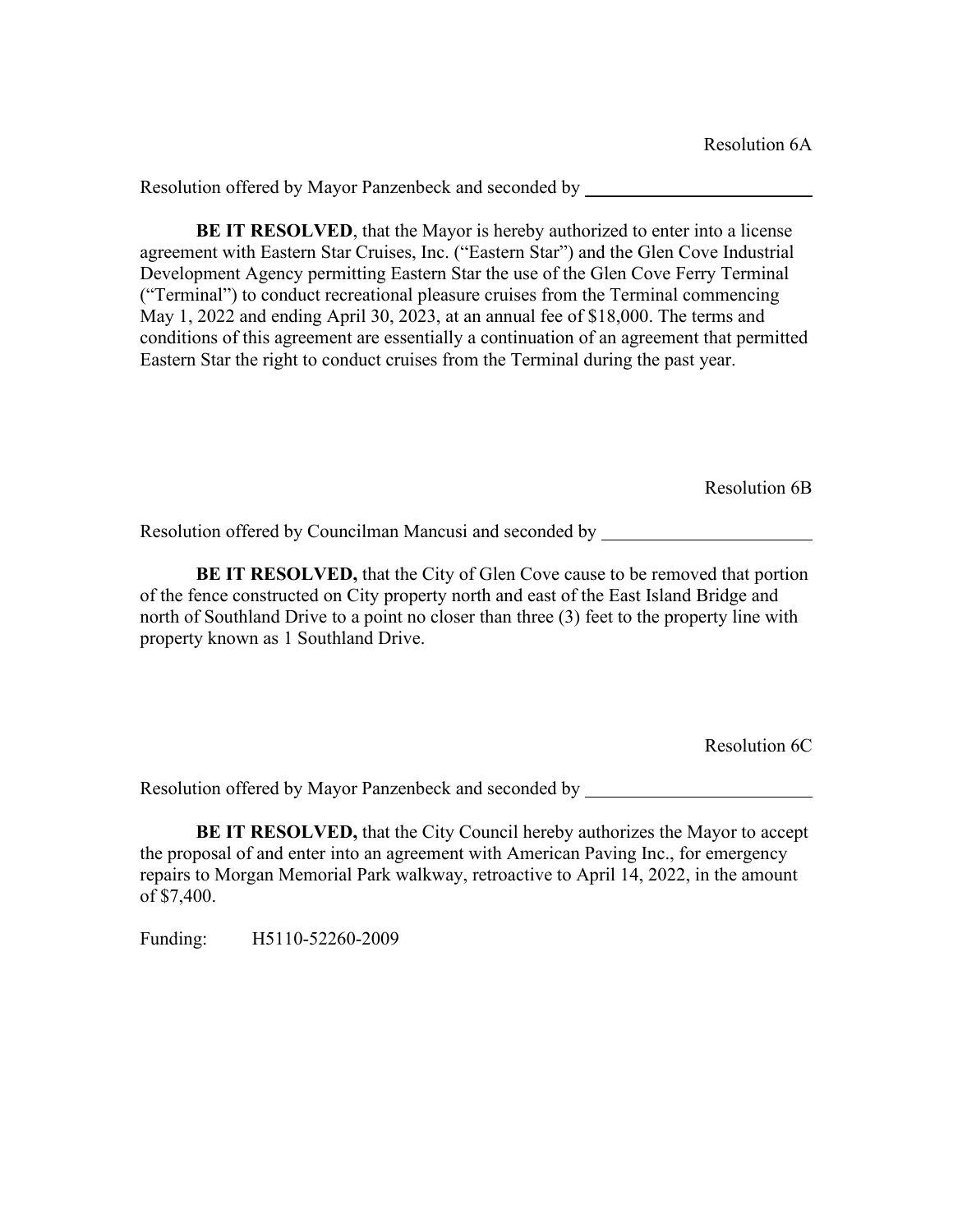**BE IT RESOLVED, that the City Council hereby amends Resolution 6C,** adopted March 23, 2021, Contract No. 2020-015 (Bid No. 2020-15), to accommodate a change order in the amount of \$3,562.50, due to an increase in the quantities of materials.

Funding: H5110-52260-2032

Resolution 6E

Resolution offered by Mayor Panzenbeck and seconded by

**BE IT RESOLVED,** that the City Council hereby authorizes the Mayor to enter into a one year preventative maintenance agreement with Cummins Allison, to service the bill counter machine for the tax department, in the amount of \$409.00. Funding: A1310-55438

Resolution 6F

Resolution offered by Mayor Panzenbeck and seconded by

**WHEREAS**, the Purchasing Agent was authorized to advertise for bids for Summer Camp Bus Transportation for Youth Bureau and Recreation; and

**WHEREAS**, Hendrickson Bus Corp., 64 Bayville Avenue, Bayville, New York 11709, submitted the lowest responsible bid; and

**WHEREAS,** it is in the best interest of the City to accept such bid;

**NOW, THEREFORE, BE IT RESOLVED**, that the Purchasing Agent is hereby authorized to accept the bid of Hendrickson Bus Corp., 64 Bayville Avenue, Bayville, New York 11709 , in the amounts of:

\*\$1,130.50 per day for one (1) bus everyday pick-up/drop off \*\$133 per hour for hourly rate for bus trips as per tentative itinerary

Funding: A7055-55415 A7050-55411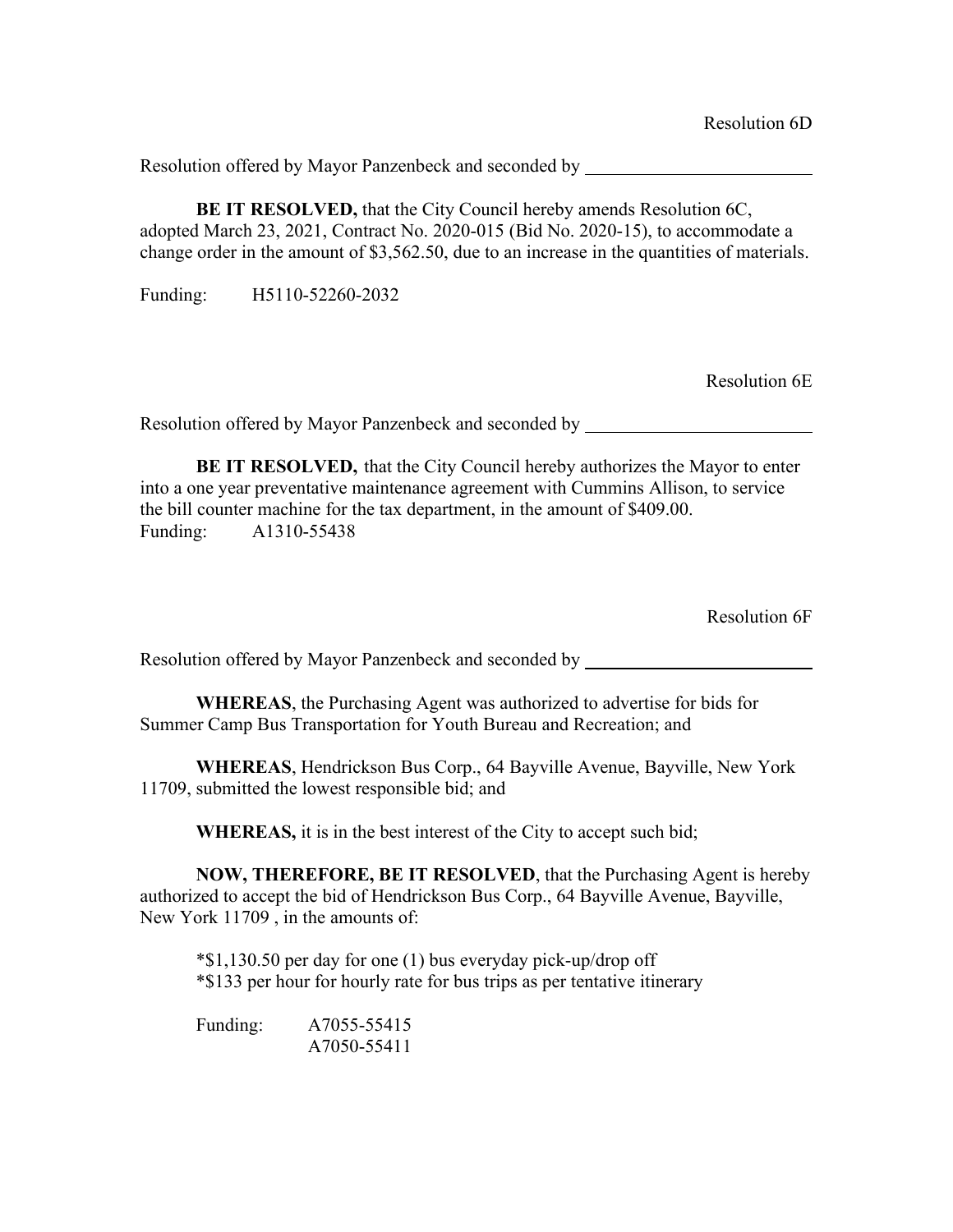**BE IT RESOLVED,** that the City Council hereby authorizes the Mayor to enter into an agreement with AMF Syosset Lanes, for the Youth Services and Recreation Summer Day Program, in the amount of \$959.20.

Funding: A7055-55436

Resolution 6H

Resolution offered by Mayor Panzenbeck and seconded by

**BE IT RESOLVED,** that the City Council hereby authorizes the Mayor to enter into an agreement with The Magic of Amore Entertainment, for the Youth Services and Recreation Summer Day Program, in the amount of \$800.00

Funding: A7055-55436

Resolution 6I

Resolution offered by Mayor Panzenbeck and seconded by

**BE IT RESOLVED,** that the City Council hereby authorizes the Mayor to enter into an agreement with HollyRock Entertainment, for the Youth Services and Recreation Summer Day Program, in the amount of \$1,450.00.

Funding: A7055-55436

Resolution 6J

Resolution offered by Mayor Panzenbeck and seconded by

**BE IT RESOLVED,** that the City Council hereby authorizes the Mayor to enter into an agreement with Splish Splash, Long Island's Waterpark, for the Youth Services and Recreation Summer Day Program, in the amount of \$4,049.00.

Funding: A7055-55436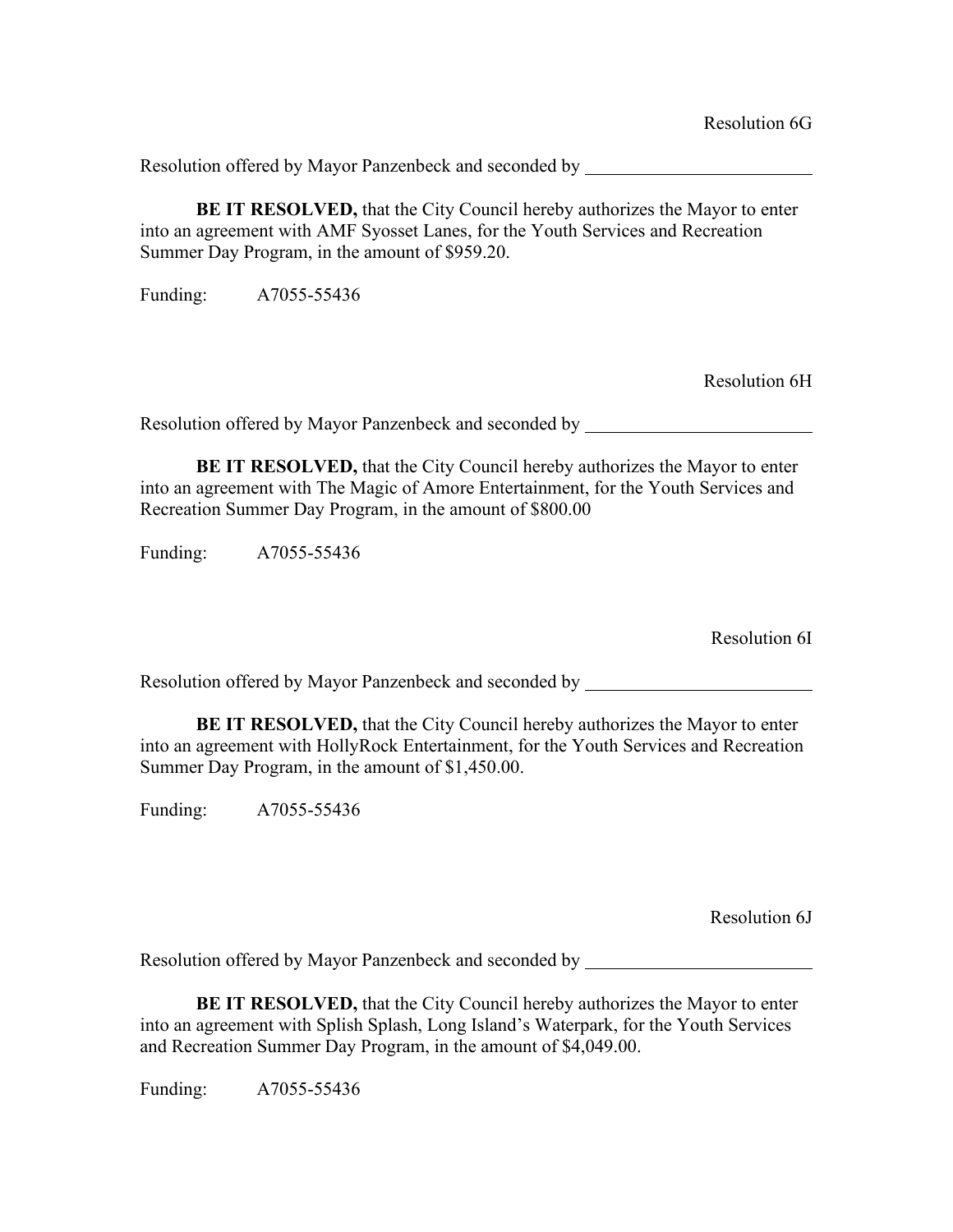**BE IT RESOLVED,** that the City Council hereby authorizes Chief William Whitton to attend New York State Association of Chiefs of Police Annual Training Conference, in the amount of \$1,125.97.

Funding: A3120-55442 A3120-55411

Resolution 6L

Resolution offered by Mayor Panzenbeck and seconded by

**BE IT RESOLVED,** that the City Council hereby authorizes Deputy Chief Chris Ortiz to attend New York State Association of Chiefs of Police Annual Training Conference, in the total amount of \$1,125.97.

| Funding: | A3120-55442 |
|----------|-------------|
|          | A3120-55411 |

Resolution 6M

Resolution offered by Mayor Panzenbeck and seconded by

**BE IT RESOLVED,** that the City Council hereby authorizes Yelena Quiles and Jenna Belfiore to attend Legislation and Legal Environment training May 3, 2022, in the total amount of \$310.00

Funding: A1310-55442

Resolution 6N

Resolution offered by Mayor Panzenbeck and seconded by

**BE IT RESOLVED,** that the City Council hereby authorizes Gold Coast Cruisers to host their annual car show at Morgan Memorial Park, June 26, 2022, with a rain date of August 14, 2022, 6:00 a.m. to 4:00 p.m.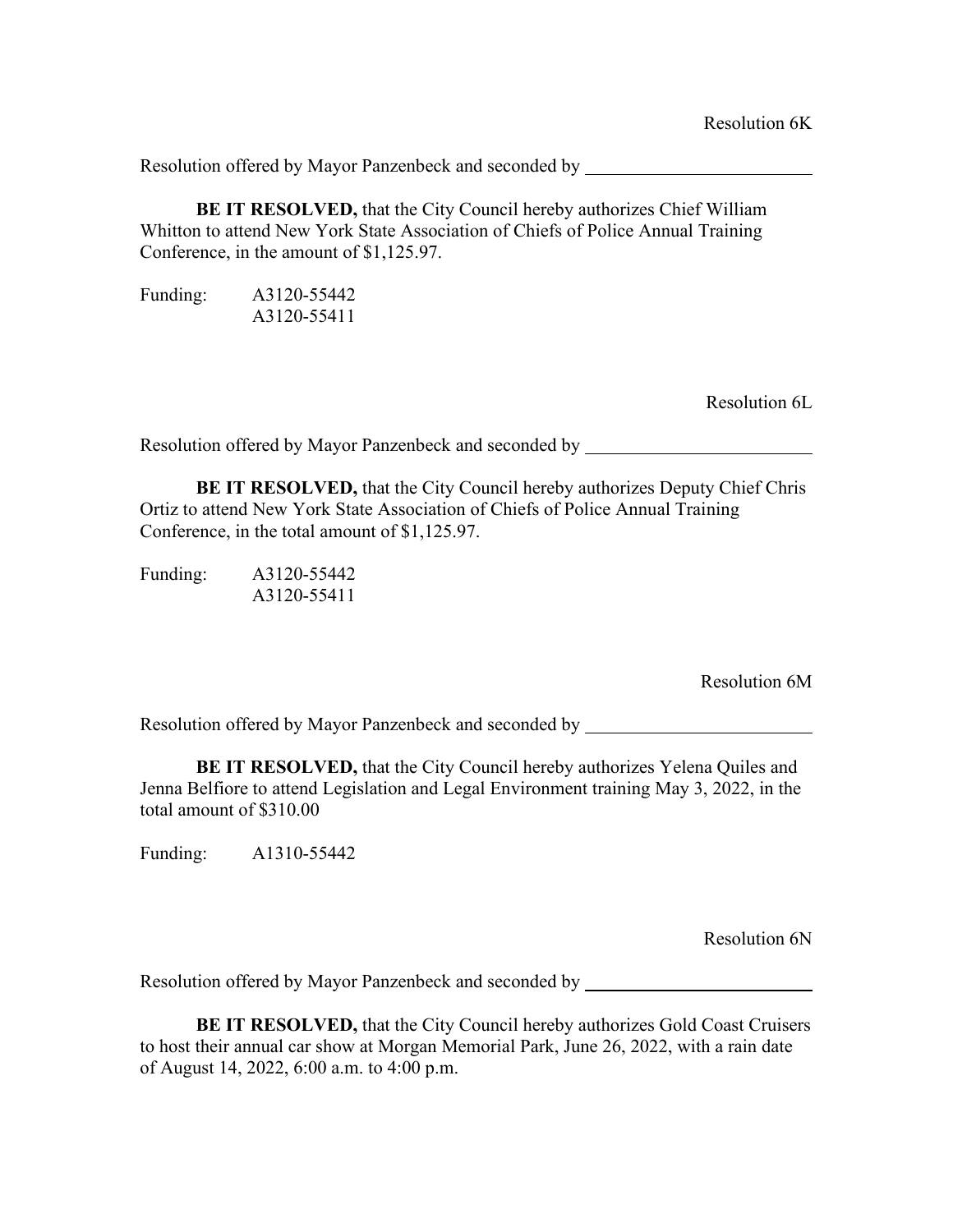**BE IT RESOLVED,** that the City Council hereby authorizes RXR to hold a "First Birthday Party", May 7, 2022, 12:00 p.m. to 4:00 p.m., at Garvies Point Great Lawn.

Resolution 6P

Resolution offered by Mayor Panzenbeck and seconded by

**BE IT RESOLVED,** that the City Council hereby authorizes Girl Bands Rock, Inc., d/b/a/ Girls Rising to hold a "Girls Rising Music Festival" on June 18, 2022, with a rain date of June 19, 2022, at Morgan Memorial Park, 12:00 p.m. to 9:30 p.m.

Resolution 7A

Resolution offered by Mayor Panzenbeck and seconded by

**BE IT RESOLVED,** that the following persons are hereby appointed to Department of Public Works, as indicated, effective April 27, 2022 through November 30, 2022:

| <b>Name</b>       | <b>Position</b>  | <b>Salary</b> | <b>Budget Line</b> |
|-------------------|------------------|---------------|--------------------|
| Pierre L. Adams   | Seasonal Laborer | \$13.00       | A5110-51121        |
| Victor M. Miranda | Seasonal Laborer | \$13.00       | A5110-51121        |
| Nasean R. Barnes  | Seasonal Laborer | \$13.00       | A5110-51120        |
| Derek S. Cullum   | Seasonal Laborer | \$13.00       | A5110-51120        |
| Michael P.        | Seasonal Laborer | \$13.00       | A5110-51120        |
| Filippone         |                  |               |                    |
| William Nicholas  | Seasonal Laborer | \$13.00       | A5110-51120        |
| <b>Rudy Yanes</b> | Seasonal Laborer | \$13.00       | A5110-51120        |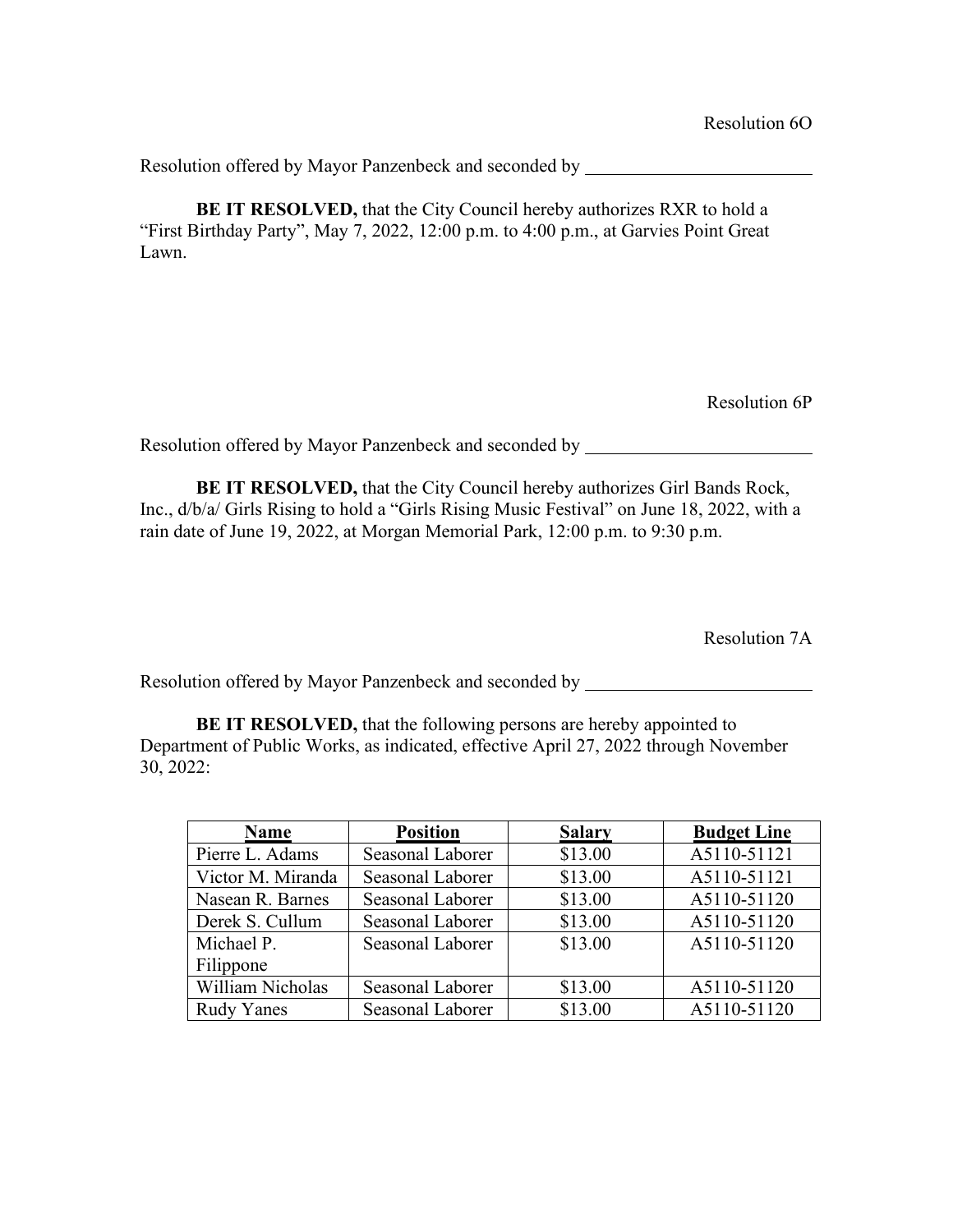**BE IT RESOLVED,** that the following persons are hereby appointed to Youth Services and Recreation, as indicated, effective April 27, 2022 through November 30, 2022:

| <b>Name</b>     | <b>Hourly Salary</b> |
|-----------------|----------------------|
| Danita Burton   | \$10.50              |
| Paul Cuomo      | \$11.00              |
| Kimberly Levitt | \$9.50               |
| Kayla Monahan   | \$10.00              |
| Amber Solomito  | \$10.75              |
| Debora Solomito | \$11.75              |
| Ana Zelaya      | \$9.00               |

Budget Line: A7050-51120

Resolution 8A

Resolution offered by Mayor Panzenbeck and seconded by \_\_\_\_\_\_\_\_\_\_\_\_\_\_\_\_\_\_\_\_\_\_\_\_\_

**BE IT RESOLVED,** that Kenneth Weinstein is hereby appointed to the Planning Board, effective April 27, 2022 through December 31, 2023.

Resolution 8B

Resolution offered by Mayor Panzenbeck and seconded by \_\_\_\_\_\_\_\_\_\_\_\_\_\_\_\_\_\_\_\_\_\_\_\_\_

**BE IT RESOLVED,** that the following persons are hereby appointed to the Landmark Preservation Commission, effective April 27, 2022 through April 26, 2025:

Andrew Kaufman – Planning Board Member Ann Kelly – Licensed Realtor Robert Labaw – Architect Paul Meli – Attorney David Nieri – City Historian